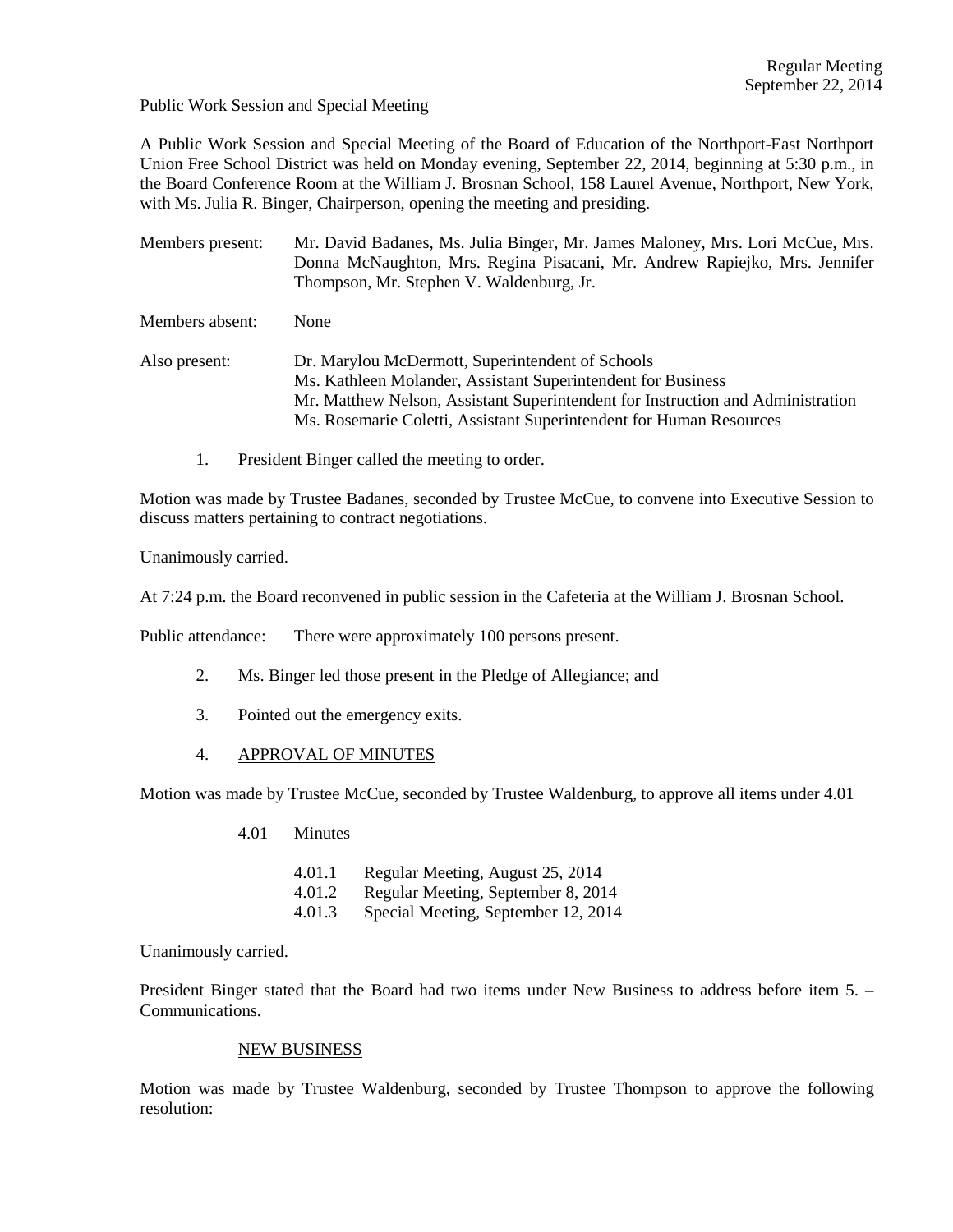"WHEREAS, as a result of the unanticipated resignation of Dr. Marylou McDermott from the position of Superintendent of Schools, effective July 21, 2015, it is necessary for the Board of Education to commence a search for candidates to fill the impending vacancy in the position of Superintendent of Schools, and

 WHEREAS, upon receipt of the aforesaid resignation, the Board began consideration of the process to obtain the services of a search consultant to assist the Board in its efforts to recruit and appoint a new Superintendent of Schools, and

 WHEREAS, the Board received an unsolicited offer of assistance from four experienced school administrators who are long term residents of the District; Peter Scordo, the current Superintendent of Schools of the Elwood School district, Dr. James Ruck, the retired Superintendent of Schools of the Sachem School District, Dr. Ellen Best Laimit, the retired Superintendent of Schools of the Babylon School District, and Mr. Joseph Dragone, the current Assistant Superintendent for Business of the Roslyn School District, and

 WHEREAS, the Board has decided to accept, with gratitude, the offer of the foregoing individuals to act as a Search Committee to assist the Board in the recruitment and selection of a new Superintendent of Schools to continue the academic and organizational excellence of the Northport-East Northport Union Free School District; and

 WHEREAS, the aforesaid offer was made on an unsolicited voluntary basis, without fee along with a proposed process for the recruitment of a new Superintendent of Schools, which process is acceptable to the Board, in keeping with the processes employed by school districts to fill the vacancy in the position of Superintendent of Schools,

 NOW THEREFORE, be it resolved that the Board of Education gratefully accepts the proposed assistance and appoints, Peter Scordo, Dr. James Ruck, Dr. Ellen Best Laimit and Joseph Dragone as a Special Committee to assist the Board in its efforts to identify and appoint a new Superintendent of Schools; and

 BE IT FURTHER RESOLVED, that the Board of Education directs that Board Counsel assist the Special Committee and the Board in its search efforts, and further authorizes the payment of all reasonable expenses, including advertising fees, printing fees and travel expenses subject to the prior approval of the Board of Education, and

 BE IT FURTHER RESOLVED, that the Board of Education adopts the attached schedule and procedure for the recruitment and appointment of a new Superintendent of Schools."

President Binger introduced Mr. Scordo, Dr. Ruck, Dr. Laimit and Mr. Dragone and thanked them for volunteering with the Superintendent search.

Unanimously carried.

Motion was made by Trustee McNaughton, seconded by Trustee McCue to approve the Personnel Actions Report, dated September 22, 2014.

Unanimously carried.

## 5. COMMUNICATIONS

There were no communications to the Board.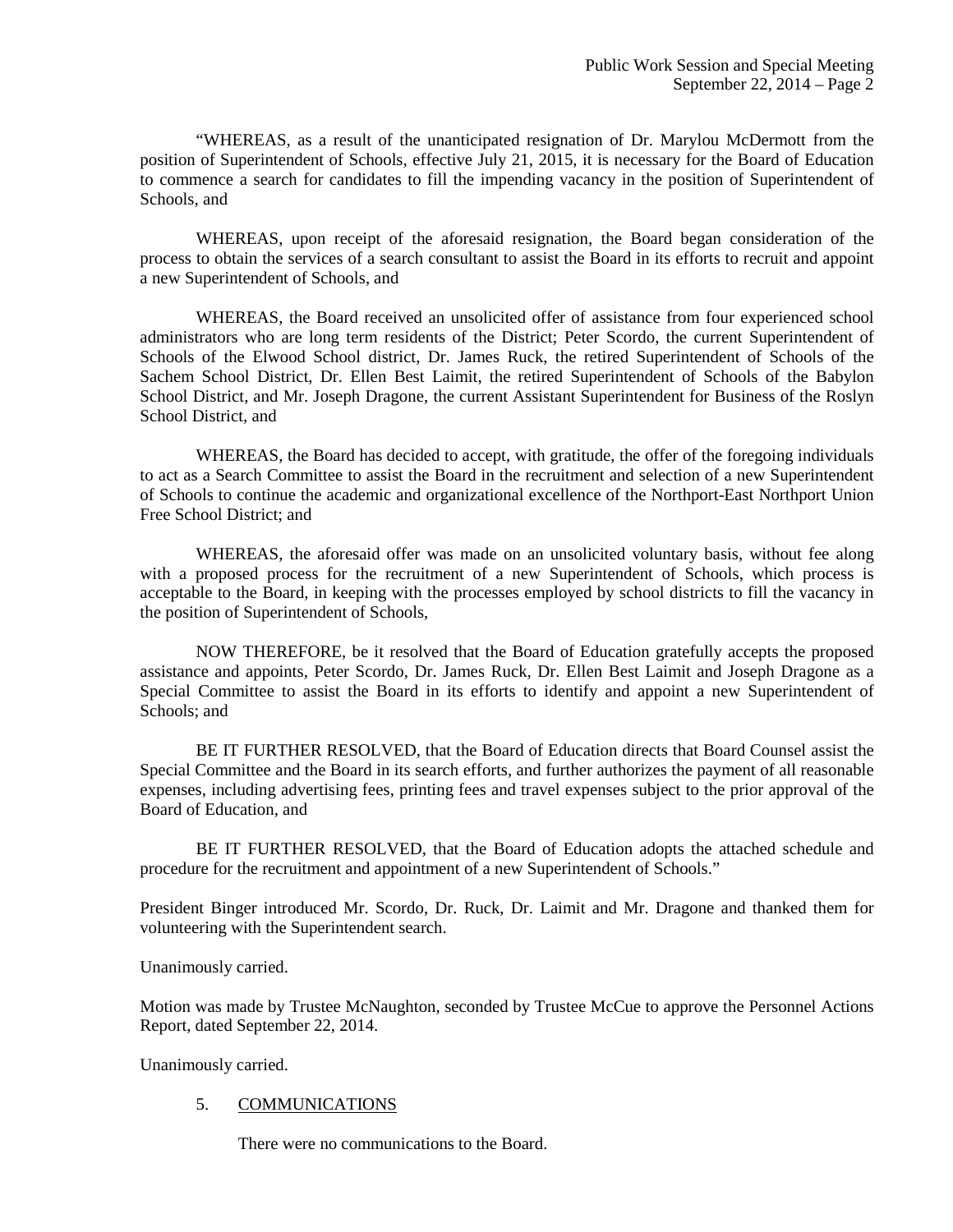President Binger reviewed the District's policy on anonymous letters stating that they are typically ignored and destroyed unless they identify students by name and then they are investigated. Ms. Binger stated that the Board does not discuss employees or students in public.

#### 6. PUBLIC PARTICIPATION

| Name                    | Comment                                                                                                                                                                                                                                                                                                                                                                                                |
|-------------------------|--------------------------------------------------------------------------------------------------------------------------------------------------------------------------------------------------------------------------------------------------------------------------------------------------------------------------------------------------------------------------------------------------------|
| Mike Gozelski<br>Parent | Asked what the District policy is on anonymous letters. Mr. Gozelski<br>stated that he represented the high school football team, who were sitting<br>in the audience, and asked the Board to look at the Booster Club's<br>Facebook page and see what people think about the football program and<br>coaches. Mr. Gozelski presented the Board with communications<br>regarding the football program. |
| Mark Zaharis<br>Parent  | President Binger read Mr. Zaharis' concerns regarding hiring a public<br>relations firm in which he asked the Board to refuse the request for<br>funding.                                                                                                                                                                                                                                              |
| Robin Carlson<br>Parent | Stated that her bus concerns still remain unresolved. Ms. Carlson stated<br>that she had requested a mileage report and still has not seen it.                                                                                                                                                                                                                                                         |

Ms. Trish McGrane, Transportation Supervisor, stated that there are designated entrances at each school and Ms. Carlson's residence falls below the mileage requirement. Ms. McGrane stated that they are arranging for Ms. Carlson to ride on the bus route to the school.

Joanne Cosgun Stated that her house is 1.04 miles from the entrance to East Northport Parent Middle School and her son should not be denied transportation. Ms. Cosgun expressed her safety concerns with the designated back entrances to the school.

Mr. Pat DeStefano, East Northport Middle School Principal, stated that there is security staff in the back of the building during arrival and dismissal with a view of the property line. Ms. McGrane, Transportaion Supervisor, stated that the District's transportation policy is within the guidelines of New York State Law.

Joe Sabia Asked why it is necessary for the District to hire a PR firm.

President Binger stated that Mr. Sabia can address his concerns when this item is brought up on the agenda.

Carl Litt Asked what the status was regarding the ESCO and putting out an RFP. Resident Mr. Litt also expressed concerns regarding the District's use of driver license scanners and what information is retrieved and stored. Mr. Litt suggested that legal look at the Driver Privacy Protection Act.

Ms. Kathleen Molander, Assistant Superintendent for Business, stated that Counsel made the recommendation to handle the ESCO as an energy performance contract noting that it is the only avenue that does not require voter approval.

| Kelly Clark | Asked the Board to elaborate on the anticipated role of current parents, |
|-------------|--------------------------------------------------------------------------|
| Parent      | teachers and administrators in the new superintendent search.            |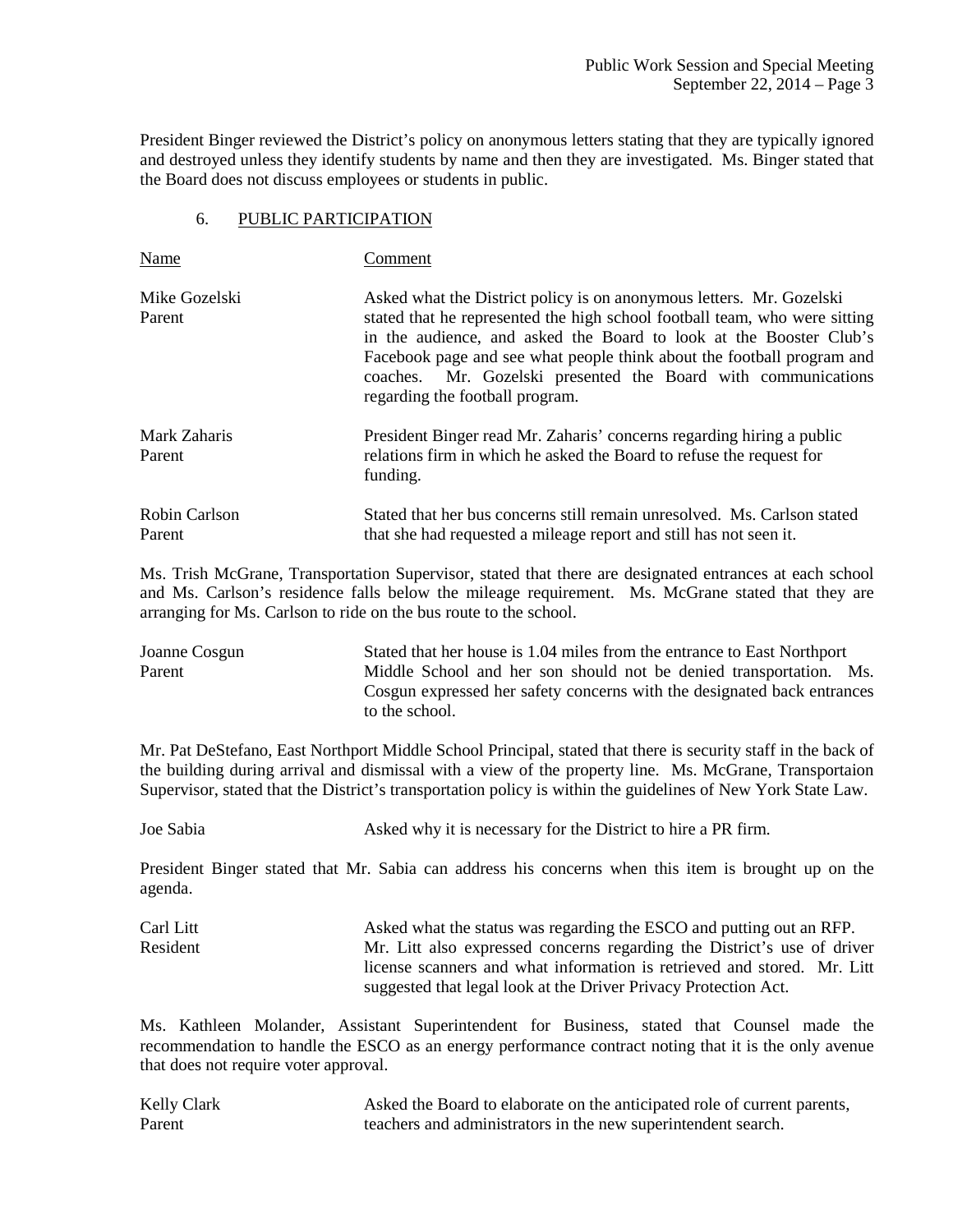President Binger stated that the superintendent search timeline included involving staff, parents, students and community members in the selection process.

Tammie Topel Asked what the criteria is for students being picked up during and after Parent school, if there is consistency among schools, grade levels, and after school programs. Ms. Topel asked why there wasn't a ConnectEd call to parents regarding the new procedures to pick up and drop off students.

There was a discussion regarding the information that is stored from the driver's license and what period of time it will be stored, drafting a policy on storage of data, and procedures at each level regarding picking up and dropping off students. Ms. Irene McLaughlin, Northport High School Principal, stated that they are working on consistency with implementing the procedures.

Ellen Hatch Stated that it is important that information is sent out to parents and Parent community members on what the current policies are so that they can be prepared for new procedures.

#### 7. PUBLIC WORK SESSION

7.01 There was a discussion of the following Board of Education Policies:

 SECTION 2000 – SCHOOL BOARD GOVERNANCE AND OPERATION 7.01.1 #2200 – *"Annual Meeting and Election"* 

SECTION 4000 – INSTRUCTIONAL

7.01.2 #4010 – *"Equivalence in Instructional Staff and Materials"*

7.01.3 #4321.7 – *"Special Education Personnel"*

 7.01.4 #4321.10 – *"Public Report on Revisions to District Policies, Practices and Procedures Upon a Finding of Significant Disproportionality"*

 7.01.5 #4321.20 – *"District-wide and Statewide Assessments of Students with Disabilities"*

 7.01.6 #4321.30 – *"Availability of Alternative Format Instructional Materials for Students with Disabilities"*

7.01.7 #4326 – *"Limited English Proficiency Instruction"*

 SECTION 8000 – SUPPORT SERVICES GOALS 7.01.8 #8415 – "*Alcohol and Drug Testing of Bus Drivers"*

 SECTION 9000 – PERSONNEL AND NEGOTIATIONS 7.01.9 #9141 – *"Staff Complaints and Grievances"* 7.01.10 #9320 – *"Drug/Alcohol-Free Workplace"* 

The Board discussed some minor revisions to the policies and requested Board Counsel review of them. The Board requested clarification on policy #8415 – *"Alcohol and Drug Testing of Bus Drivers"* with regards to contract buses, medical marijuana and prescription drugs, and adding language from policy #9320 – *"Drug/Alcohol-Free Workplace"* to it.

Motion was made by Trustee Waldenburg, seconded by Trustee Maloney, to receive all policies under 7.01 as a first reading, with the exception of item 7.01.8 Policy #8415 – *"Alcohol and Drug Testing of Bus Drivers"*

Unanimously carried.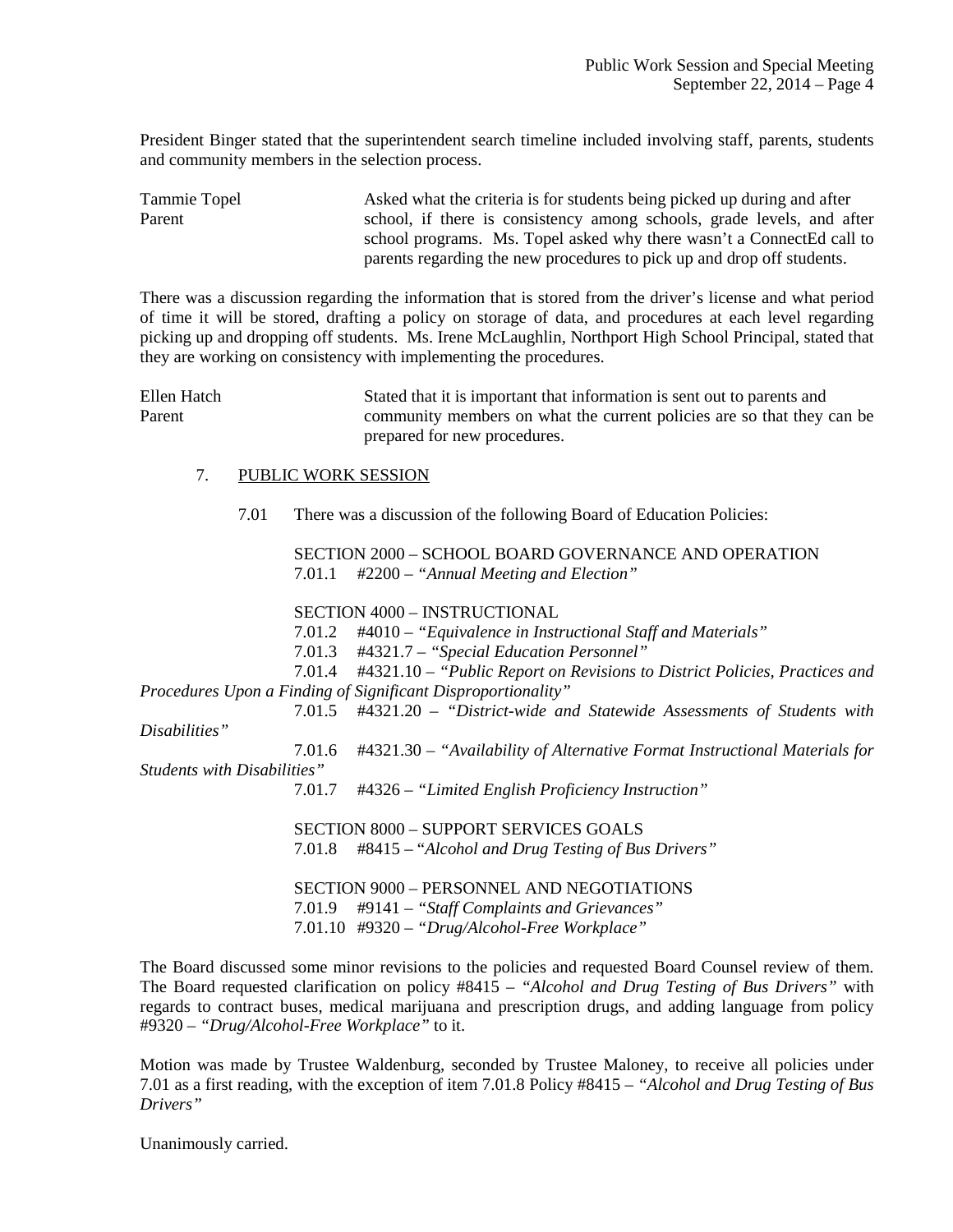President Binger reviewed the upcoming meetings of October  $6<sup>th</sup>$ , October  $20<sup>th</sup>$ , November  $3<sup>rd</sup>$ , and November 17<sup>th</sup>.

### 8. SUPERINTENDENT'S REPORT, FINANCIAL – FOR BOARD ACTION

Motion was made by Trustee McCue, seconded by Trustee Waldenburg, to approve item 8.01

 8.01 Approving a Proposal for Communication Services for the 2014-2015 School Year between Syntax and the Board of Education of the Northport-East Northport Union Free School District.

Trustee Badanes stated that he was still on the fence as to why the District should hire a public relations firm.

Several Board Trustees stated that there is not enough promotion of all the good things that go on in the District and the expectation that the Superintendent can do this job is not feasible with the size of the district. The District is in the midst of looking for a superintendent and it is important to get high quality candidates who want to work here. It was noted that this is a one year agreement and the Board could reevaluate at the end of the contract.

There was discussion regarding BOCES aide, budgeting for the expense of the PR firm, challenges facing the District including LIPA, publishing of Our Schools, and communicating effectively to the community regarding budgets, etc.

Dr. Marylou McDermott, Superintendent of Schools, stated that the local newspapers should be heralding the accomplishments of staff and students in the District.

Mr. Joe Sabia stated that it is in the superintendent's job description to write the Our Schools and handle public relations. Mr. Sabia stated that the money spent on the PR firm should be spent on students.

Mr. Carl Litt stated that hiring a PR firm denotes a connotation of somebody pleading the Fifth Amendment. Mr. Litt suggested the District hang out its dirty laundry and address it publicly.

Ms. Tammie Topel stated that public relations is in the superintendent's job description and that the Superintendent is doing a tremendous job with Our Schools. Ms. Topel stated that the District needs to disseminate information properly and get communication up to par.

Ms. Susan Rizoli from the Times of Northport stated that there is more than one local newspaper and believes that her paper is factual, fair and accurate.

At 10:23 p.m., motion was made by Trustee Waldenburg, seconded by Trustee McCue to call the question.

Unanimously carried.

Vote on Trustee McCue's motion to approve item 8.01 was as follows:

- YES: Ms. Binger, Mrs. McCue, Mrs. McNaughton, Mrs. Pisacani, Mr. Rapiejko, Mrs. Thompson, Mr. Waldenburg
- NO: Mr. Badanes, Mr. Maloney

Motion passed.

Dr. McDermott announced that Northport High School students Jake Miller and Adam Chang have been names semifinalists in the National Merit Scholarship Program and noted the finalists will be selected in